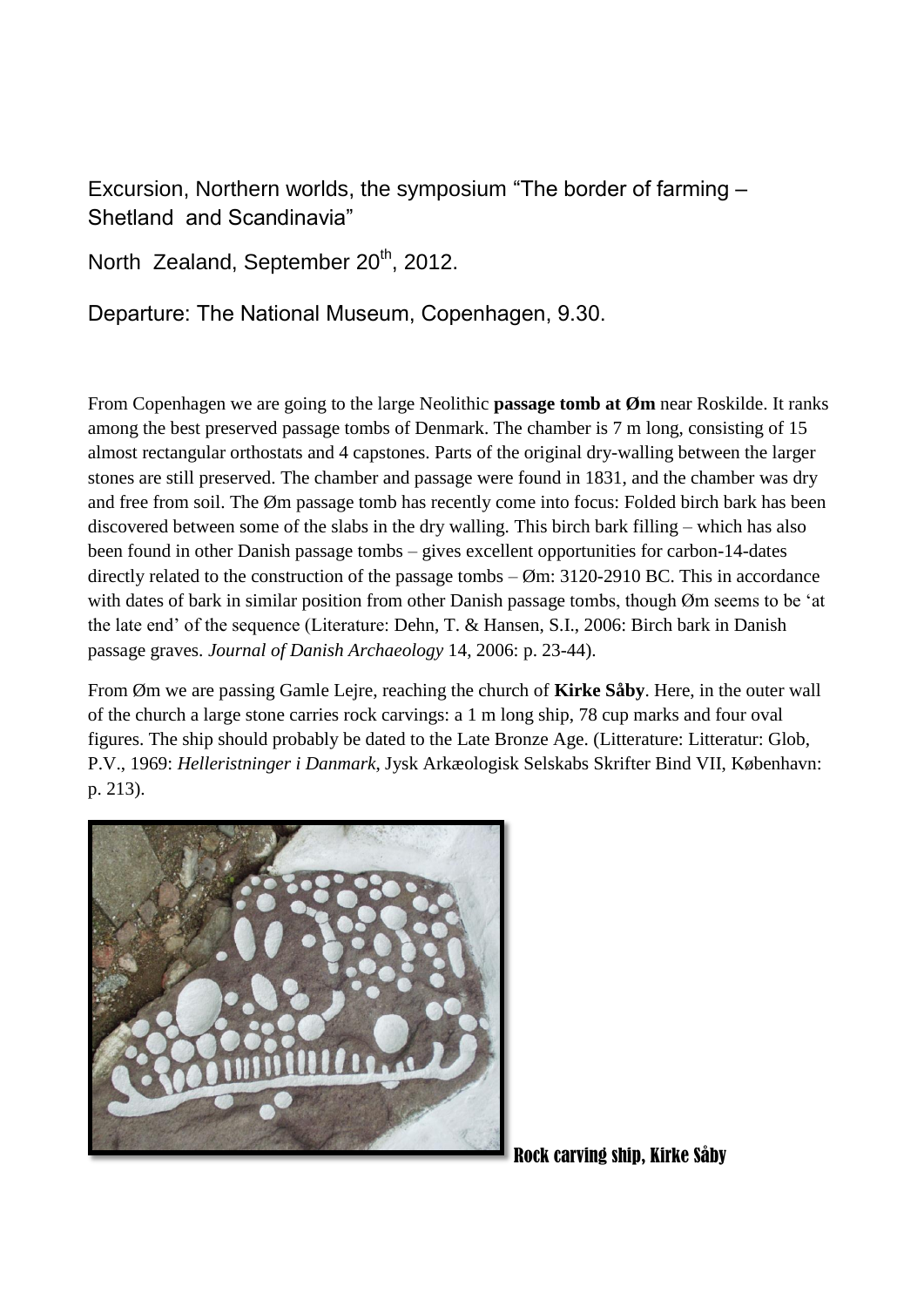From Kirke Såby northwards, towards the manor house of Ryegård. Close to Rygård three large (Bronze Age) barrows, **Sakshøje** can be seen from the road.

From Sakshøje we will continue northwards, towards Jægerspris, through the landscape of Horns Herred. South of Jægerspris we visit **Museet Færgegården** with its archaeological exhibitions, Mesolithic to Medieval period. Including Iron Age metal detector finds. Also the stones with a hand sign, rock carvings, Bronze Age, are worth mentioning. Four of these stones were found at cult building, Sandagergård, excavated in 1985. The stone built parts of the building are reconstructed in the museum garden, where also the associated menhirs can be seen (Litterature: Kaul, F., 1986: Sandagergård, a Late Bronze Age Cultic Building with Rock Engravings and Menhirs from Northern Zealand, Denmark. *Acta Archaeologica* vol. 56, 1985 (1986): p. 31-54). *Lunch at Færgegården, Danish smørrebrød.* 

After Lunch, a bit northwards, towards Jægerspris. A short walk through Jægerspris Slotshegn (part of the memorial park around Jægerspris Castle, with memorial stones commemorating important Danes, created in 1777-89 by Johannes Wiedewelt (Prince Frederik and Prime Minister O. Høegh-Guldberg)) leads us to the **Slotshegnet passage tomb**. The passage tomb was excavated in 1744 by the Crown Prince and E. Pontoppidan, and a memorial stone was erected. Inhumation graves were found in the chamber, cremation graves were found in the mound, thus being later than the inhumation graves. Recently a magnetometer survey have revealed yet another chamber hidden in the mound (Smekalova, T. & Voss, O., 2001: Magnetisk kortlægning af arkæologiske anlæg i Danmark 1992-2000. *Nationalmuseet Arbejdsmark* 2001: p. 148-161).



Slotshegnet, Jægerspris

Also close to Jægerspris Castle we shall visit the passage tomb, named **Julianehøj** (originally Monses Høj).